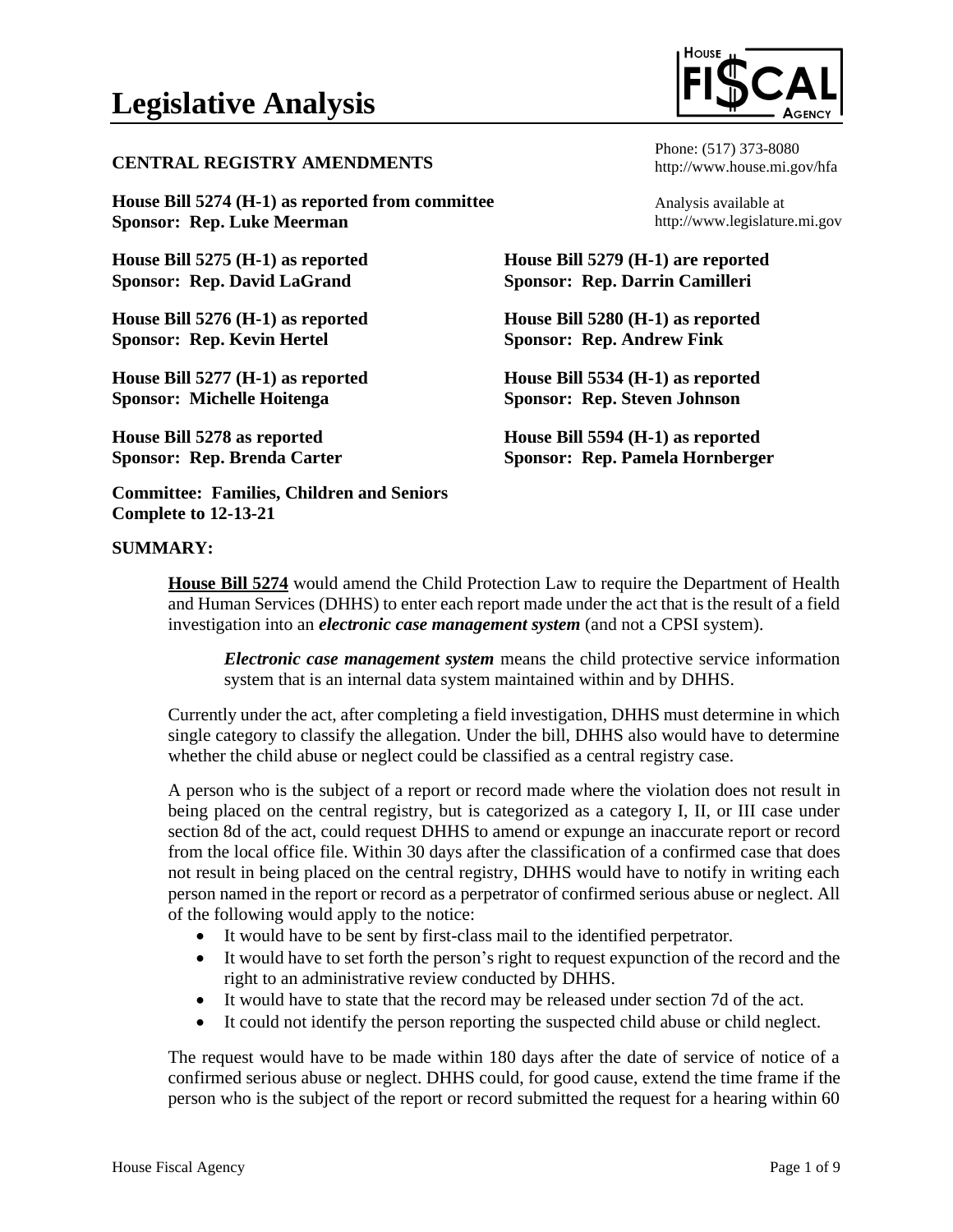days after the end of the 180-day notice period. DHHS would have to create an administrative process to determine whether the report or record should be amended or expunged.

The bill also would amend a provision requiring DHHS to seek law enforcement assistance within 24 hours after becoming aware, in the course of an investigation, of child abuse or child neglect resulting in *severe physical injury* to the child. The bill would retain this provision but instead use the term *serious physical harm* (as defined in HB 5275, below).

MCL 722.628

**House Bill 5275** would amend the Child Protection Law to require DHHS to maintain a statewide electronic case management system (defined as above) to carry out the intent of the act. DHHS could enter into vendor contracts to implement, review, and update the system and would have to solicit proposals from entities to provide the services necessary to do so.

DHHS would have to classify a *confirmed case of methamphetamine production*, *confirmed serious abuse or neglect*, *confirmed sexual abuse*, or *confirmed sexual exploitation* as a *central registry case*.

*Confirmed case of methamphetamine production* would mean a *confirmed case* that involved a child's exposure or contact with methamphetamine production.

*Confirmed case* would mean that DHHS has determined, by a preponderance of evidence, that child abuse or child neglect occurred by a person responsible for the child's health, welfare, or care.

*Confirmed serious abuse or neglect* would mean a confirmed case of mental injury or physical injury or neglect to a child that involves any of the following:

- Battering, torture, or other *serious physical harm*.
- Loss or serious impairment of an organ or limb.
- Life-threatening injury.
- Murder or attempted murder.
- *Serious mental harm*.

*Confirmed sexual abuse* would mean a confirmed case that involves sexual penetration, sexual contact, attempted sexual penetration, or assault with intent to penetrate as those terms are defined in section 520a of the Michigan Penal Code. 1

*Confirmed sexual exploitation* would mean a confirmed case that involves allowing, permitting, or encouraging a child to engage in prostitution or allowing, permitting, encouraging, or engaging in the photographing, filming, or depicting of a child engaged in a listed sexual act as that term is defined in section 145c of the Penal Code. 2

*Central registry case* would mean that DHHS confirmed that a person responsible for the child's health or welfare committed serious abuse or neglect, sexual abuse, or sexual exploitation of a child or allowed a child to be exposed to or have contact with methamphetamine production.

<sup>1</sup> <https://www.legislature.mi.gov/documents/mcl/pdf/mcl-750-520a.pdf>

<sup>2</sup> <https://www.legislature.mi.gov/documents/mcl/pdf/mcl-750-145c.pdf>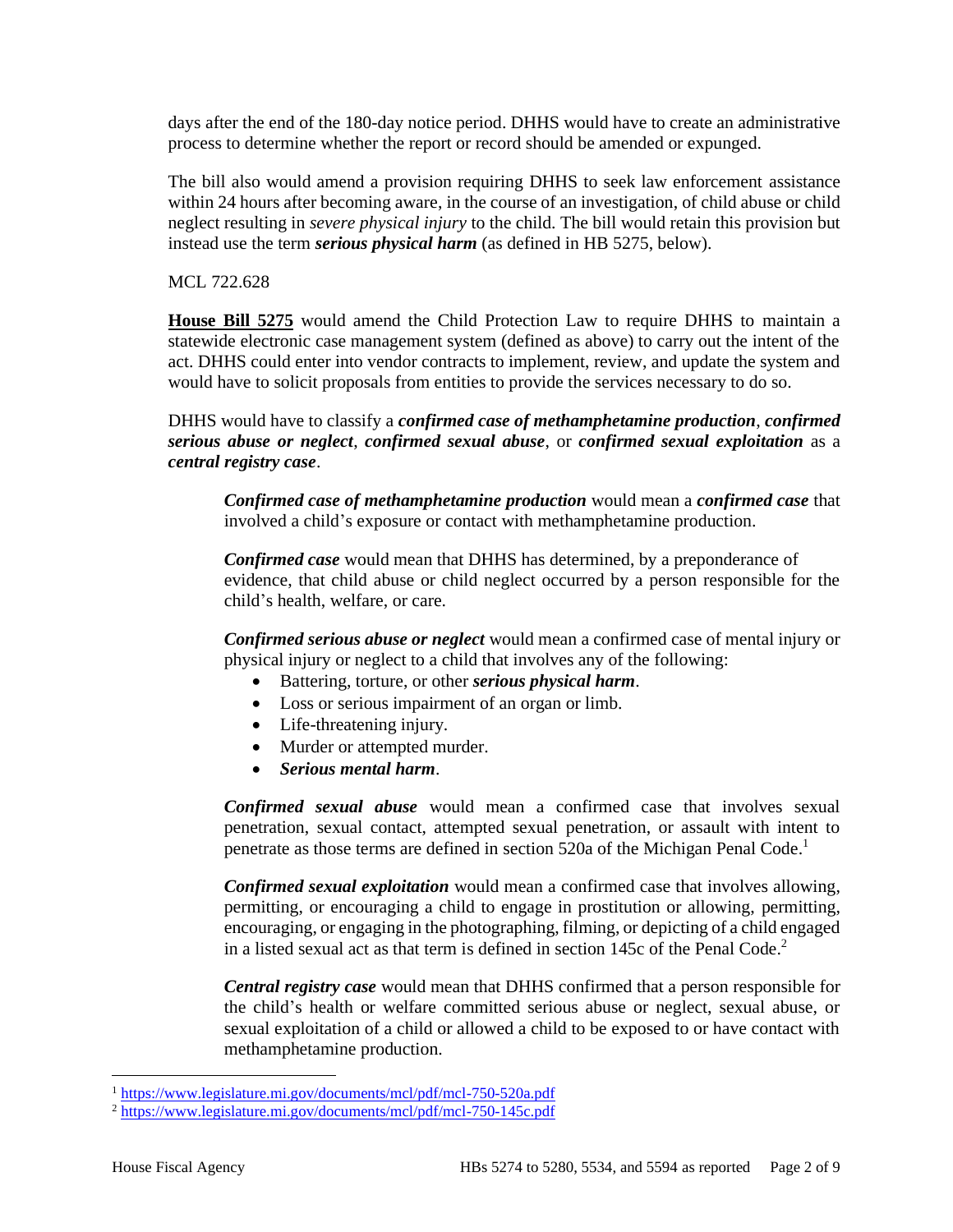*Central registry* would mean a repository of names of individuals who are identified as perpetrators related to a central registry case in DHHS's statewide electronic case management system.

*Serious physical harm* would mean (as defined in section 136b of the Michigan Penal Code)<sup>3</sup> a physical injury to a child that seriously impairs the child's health or physical well-being, such as brain damage, a skull or bone fracture, subdural hemorrhage or hematoma, dislocation, sprain, internal injury, poisoning, burn or scald, or severe cut.

*Serious mental harm* would mean (as defined in section 136b of the Michigan Penal Code) an injury to a child's mental condition or welfare that is not necessarily permanent but results in visibly demonstrable manifestations of a substantial disorder of thought or mood that significantly impairs judgment, behavior, capacity to recognize reality, or ability to cope with the ordinary demands of life.

Upon request from a law enforcement agency in Michigan, DHHS would have to classify the following as a central registry case:

- A felony conviction for a violation of section 136b of the Michigan Penal Code (child abuse).
- A conviction for a violation of Chapter LXXVI of the Michigan Penal Code (criminal sexual conduct) involving a minor victim.
- A conviction for a violation of section 145c of the Michigan Penal Code (child sexually abusive activity or material).
- A conviction involving the death of a child.

Within 30 days after the classification of a central registry case, DHHS would have to notify in writing each person who is named in the record as a perpetrator of the confirmed serious abuse or neglect, confirmed sexual abuse, confirmed sexual exploitation, or confirmed case of methamphetamine production. All of the following would apply to the notice:

- It would have to be sent by registered or certified mail, return receipt requested, and delivery restricted to the addressee.
- It would have to set forth the person's right to request expunction of the record and the right to a hearing if DHHS refuses that request.
- It would have to state that the record may be released under section 7d of the act.
- It could not identify the person reporting the suspected child abuse or child neglect.

A person who is the subject of a report or record made as described above could request DHHS to amend or expunge an inaccurate report or record from the central registry and local office file. If the department denies this request, the person could, within 180 days from the date of notice of the right to a hearing, request DHHS to hold a hearing to review it. DHHS would have to hold a hearing to determine by a preponderance of the evidence whether the report or record in whole or in part meets the statutory requirement of confirmed serious abuse or neglect, confirmed sexual abuse, confirmed sexual exploitation, or confirmed case of methamphetamine production and whether it should be amended or expunged from the central registry. The hearing would have to be held before an administrative law judge and be conducted as prescribed by the Administrative Procedures Act. DHHS also could, for good cause, hold a hearing if it determines that the person who is the subject of the report or record submitted the request for a hearing within 60 days after the 180-day notice period expired.

<sup>3</sup> <https://www.legislature.mi.gov/documents/mcl/pdf/mcl-750-136b.pdf>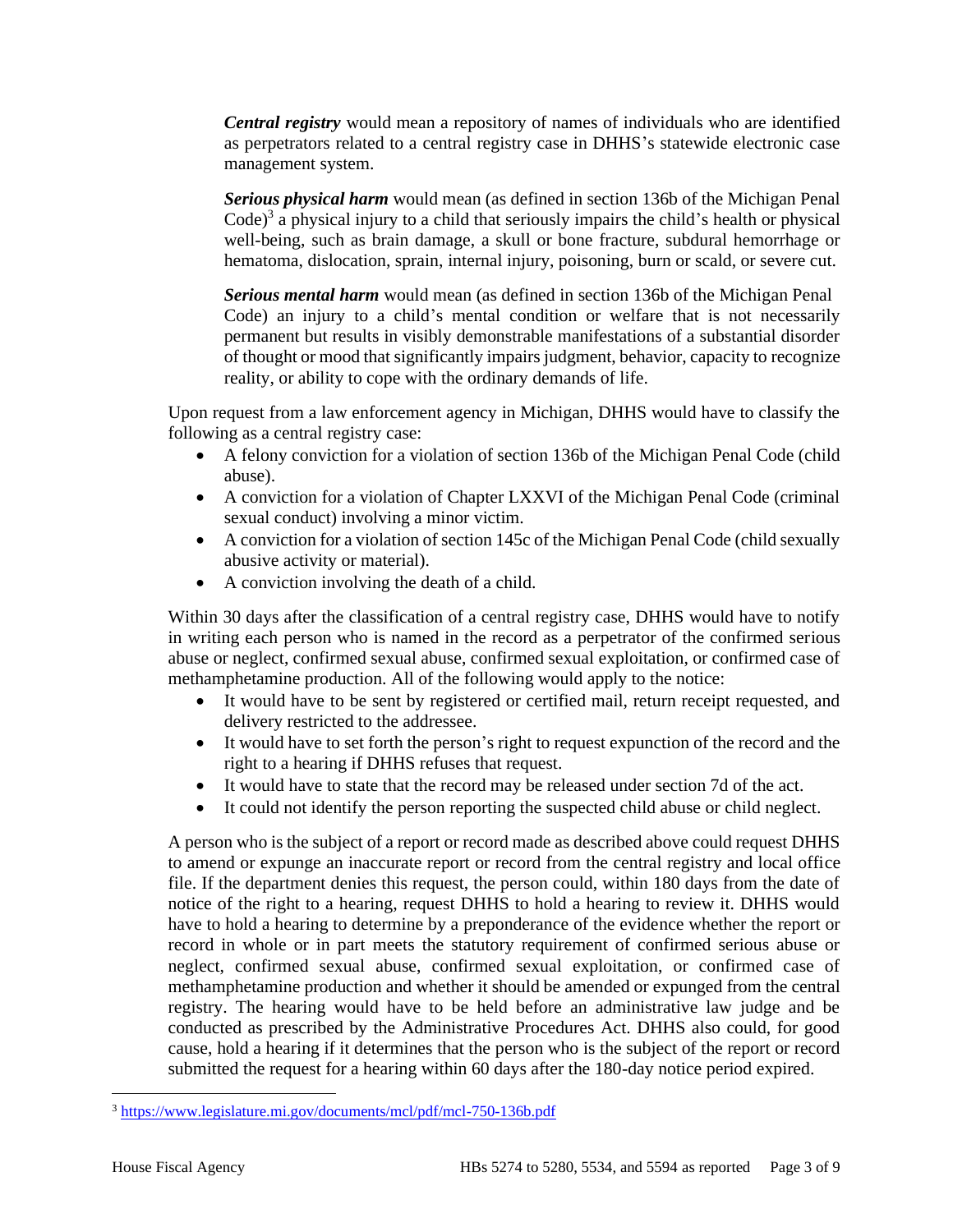If the investigation of a report does not show serious child abuse or child neglect, sexual abuse, sexual exploitation, or methamphetamine production by a preponderance of the evidence, or if a court dismisses a petition based on the merits of the petition filed under the Probate Code because the petitioner has failed to establish, or a court has filed to find, that the child comes within the jurisdiction of the court following an adjudication hearing, the information identifying the subject of the report would have to be expunged from the central registry after a party has exhausted all appellate remedies and an appellate review does not find that the child is within the jurisdiction of the court.

If a preponderance of evidence of child abuse or child neglect exists, or if a court takes jurisdiction of the child under the Probate Code, DHHS would have to maintain the information and would have to maintain the perpetrator's information in the central registry if the case is determined to be a confirmed case of methamphetamine production, confirmed serious abuse or neglect, confirmed sexual abuse, or confirmed sexual exploitation. Except as otherwise provided, DHHS would have to maintain the information in the central registry until receiving reliable information (such as information obtained using the United States Social Security Death Index database) that the perpetrator is dead.

Not more than once every 10 years after an individual has been listed on the registry, he or she could request a hearing regarding removal from the registry. Except for confirmed sexual abuse or confirmed sexual exploitation, DHHS would have to hold a hearing to determine whether the information should be maintained on the central registry. The hearing would have to be held before an administrative law judge and conducted as prescribed by the Administrative Procedures Act. In the hearing, the individual would be presumed to be a risk to children, and the burden of proof would be on him or her. If the individual demonstrates by a preponderance of the evidence that the presumption is unreasonable, the information would have to be expunged from the central registry.

The facts and circumstances as determined by DHHS or an administrative law judge on review of the DHHS decision that resulted in the individual's originally being placed on the central registry would not be subject to review. The administrative law judge would have to take into account the facts and circumstances in the years since the individual was listed on the central registry that bear on the assessment of his or her risk to children in the future.

Currently, the act allows DHHS, upon written request, to provide to an individual or whoever is appropriate documentation stating that the individual is not named in a central registry case as the perpetrator of child abuse or child neglect. The bill would instead allow DHHS, upon written request, to provide confirmation of central registry placement to an individual, office, or agency authorized to receive it. The bill would similarly amend a provision that now allows certain employers or similar entities to receive central registry clearance information, to instead allow them to receive confirmation of central registry placement.

In addition, the bill would allow, with appropriate authorization and identification, a parent or other person responsible for a child who has reason to believe that another caregiver could place that child at risk to receive confirmation of central registry placement of that parent, person responsible for the child, or caregiver.

The act now authorizes DHHS to develop an automated system that allows an individual applying for child-related employment or seeking to volunteer in a capacity that allows unsupervised access to a child whose health or welfare the individual is not responsible for to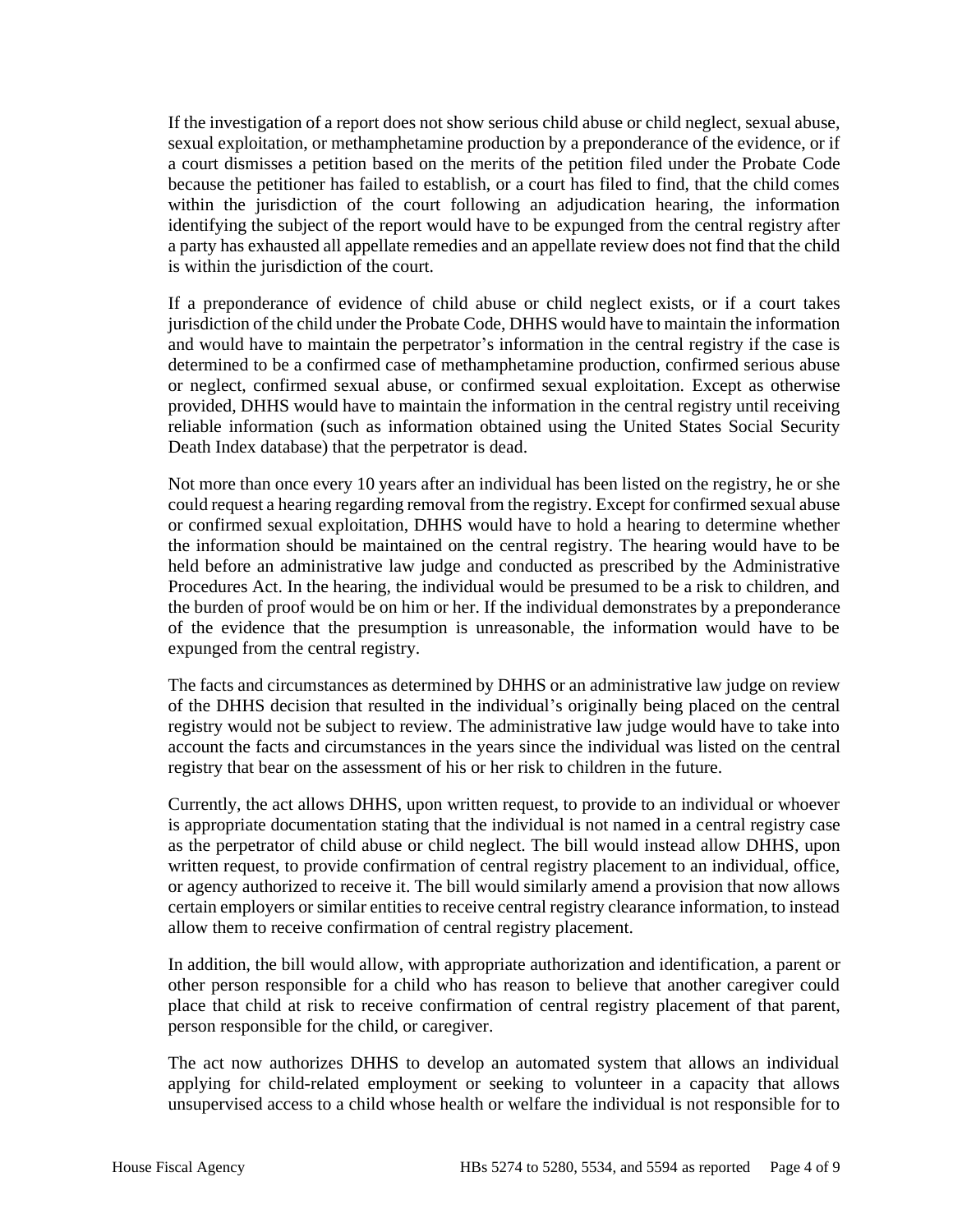be listed in that system if it is found that the person has not been listed in a central registry case as a perpetrator of child abuse or neglect. The bill would amend this provision to apply it to a person who has not been named in a central registry case as the perpetrator of a confirmed case of methamphetamine production, confirmed serious based or neglect, confirmed sexual abuse, or confirmed sexual exploitation.

The bill would require DHHS to search Children's Protective Services records, in addition to the central registry clearance, to determine whether an applicant or licensee, relative, adult member of the household, licensee designee, chief administrator, staff member, or unsupervised volunteer has a Children's Protective Services history before making a licensing or placement determination, or provide clearance for staff employment or a volunteer in a child caring organization.

The bill also would provide that an action taken to exclude an individual from licensure to provide foster care, child care, or camp services by the Department of Licensing and Regulatory Affairs (LARA) or the Division of Child Welfare Licensing in DHHS, or a predecessor agency, in effect before the bill's effective date, must remain in effect according to its terms, except if an individual is successful in an administrative review or appeal of the exclusionary status in accordance with section 9 of the child care licensing act.

#### MCL 722.627j

**House Bill 5276** would amend the Child Protection Law to amend certain responses DHHS must make to certain categories of cases after field investigation under the act. Currently, for a case in which Child Protective Services is determined to be required, DHHS must list the perpetrator of child abuse or child neglect, based on a field investigation, on the central registry, either by name or as "unknown" if not identified. Similarly, for a case in which a court petition is determined to be required because the child is not safe and a petition for removal is needed, DHHS now must list the perpetrator of child abuse or child neglect, based on a field investigation, on the central registry, either by name or as "unknown" if not identified. The bill would remove these requirements.

Currently, DHHS is not required to use the structured decision-making tool under certain circumstances involving a nonparent adult who resides outside the child's home or an owner, operator, volunteer, or employee of certain entities under the child care licensing act. If DHHS determines after a field investigation that there is a preponderance of evidence that such an individual is a perpetrator of child abuse or child neglect, DHHS must list the perpetrator in the central registry. The bill would remove the provisions described in this paragraph.

As described above, the bill would amend certain provisions to change references to "substantiated" or "unsubstantiated" reports of child abuse or neglect to reports that are "confirmed" or "not confirmed," and references to "serious physical injury" of a child would be amended to refer instead to "serious physical harm" (see definition, above).

Finally, the bill would provide that section 7g of the act, which concerns the release of specified information under certain circumstances, is to be known and may be cited as "Wyatt's Law."

MCL 722.625 et seq.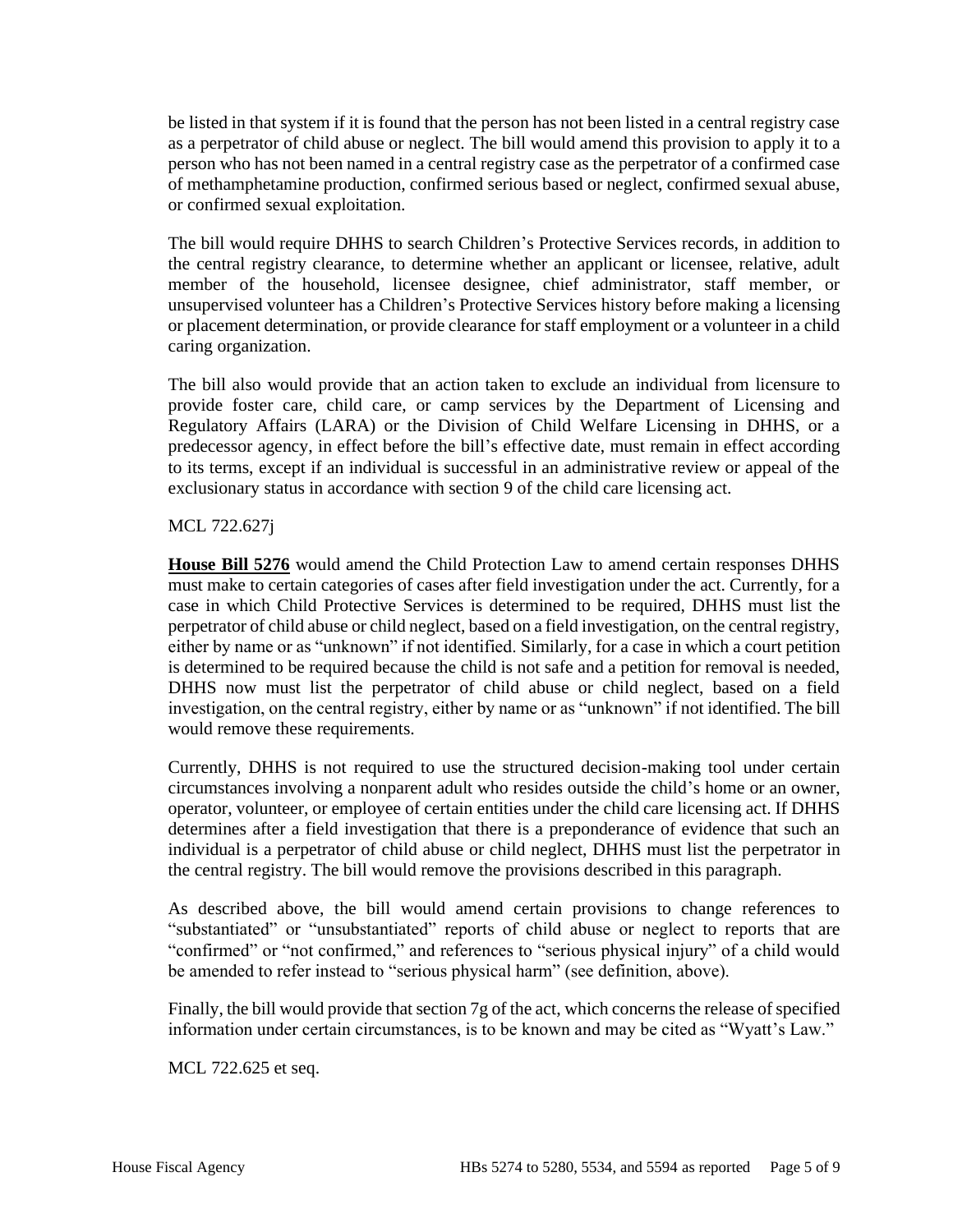**House Bill 5277** would amend the Child Protection Law to amend and add definitions for terms used in the act. These terms and their definitions are generally provided in context throughout this summary in the discussion of the other bills in this package.

House Bill 5277 also would amend the definition of the term *person responsible for the child's heath or welfare* to include an owner, operator, volunteer, or employee of a program involving youth, such as youth clubs, youth sports teams, and driver training schools. In addition, the bill would amend the definitions of the terms *substantiated* and *unsubstantiated* to mean, respectively, a confirmed case and a case that is not confirmed.

MCL 722.622

**House Bill 5278** would amend the Child Protection Law to add a child caring institution licensed under the child care licensing act to a list of entities to which a confidential written report, document, or photograph filed with DHHS under the act may be made available. However, the institution's access to the confidential records would have to be for the purposes of investigating an applicant for employment or an employee of a child caring institution to determine suitability of an applicant or employee for initial or continued employment. The institution would have to disclose the information to the applicant or employee.

The bill also would remove several provisions that now pertain to the maintenance or records, reports, and other information in the central registry or the local office file, or both.

MCL 722.111

**House Bill 5279** would amend the child care licensing act to update a citation to the Child Protection Law to reflect renumbering of provisions that would be made by House Bill 5278.

MCL 722.120

**House Bill 5280** would amend the child care licensing act to define *severe physical injury*, for purposes of the act, to mean *serious physical harm* as defined in section 136b of the Michigan Penal Code. (This is the same definition the bills would provide for the term *serious physical harm* in the Child Protection Law. See above.)

MCL 722.111

**House Bill 5534** would amend the child care licensing act to allow a former applicant or former licensee to request an administrative review by the department responsible for licensure under the act (DHHS or LARA)<sup>4</sup> if the both of following are true:

The license for a child care organization was denied, revoked, or refused renewal due to the person's placement on the statewide electronic central registry originally maintained before the effective date of the bill creating the statewide electronic case management system under the Child Protection Law.

<sup>4</sup>Under the child care licensing act, LARA is responsible for licensing and regulatory matters for child care centers, group child care homes, family child care homes, children's camps, and children's campsites, and DHHS is responsible for licensing and regulatory matters for child caring institutions, child placing agencies, children's therapeutic group homes, foster family homes, and foster family group homes. These facilities are generally defined as *child care organizations* under the act as well as being separately described and defined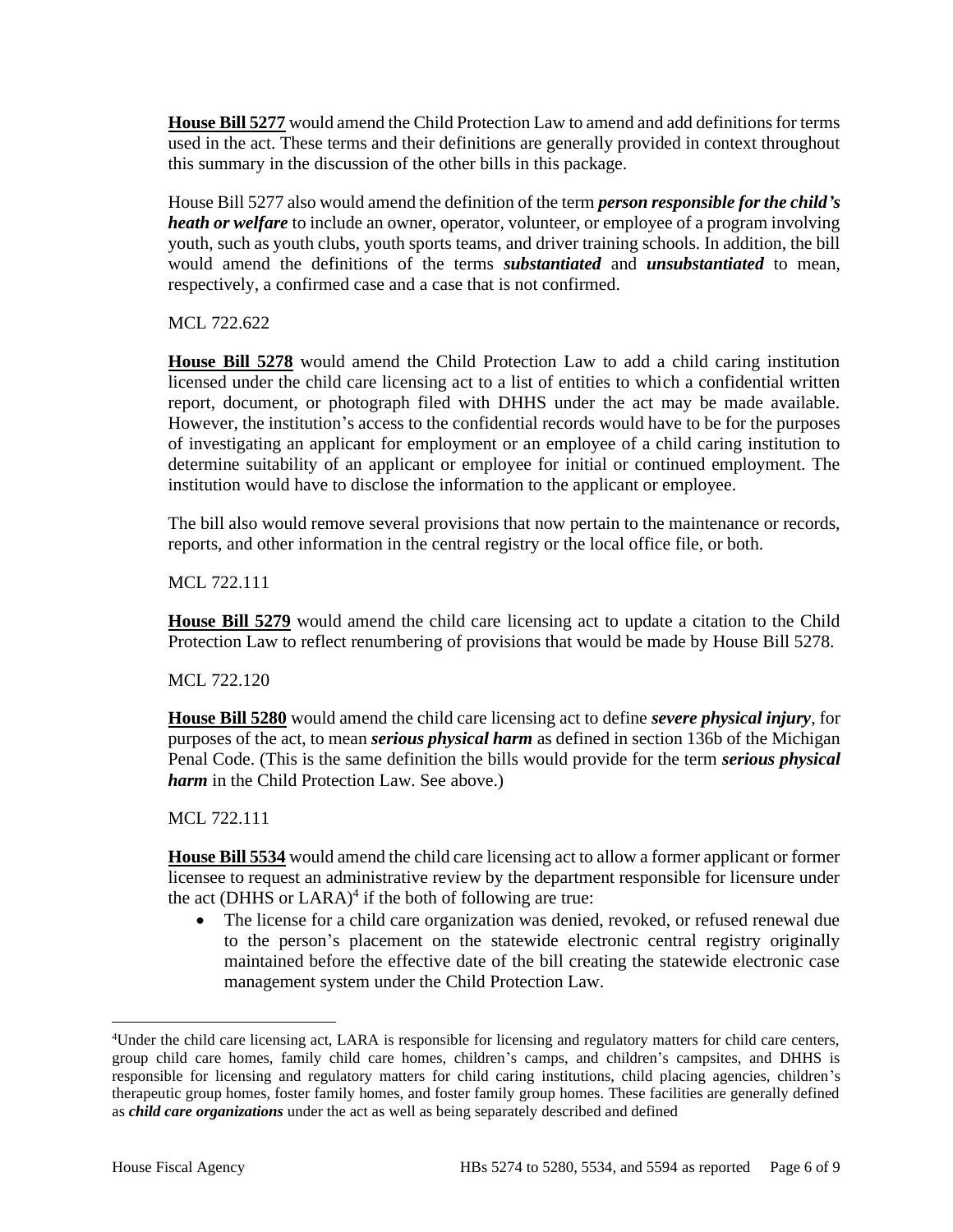• The person's placement on the original central registry was subsequently expunged from the case management system as a central registry case after the effective date of the bill creating the statewide electronic case management system under the Child Protection Law.

The request for administrative review would have to be submitted in writing addressed to the director of the applicable department or his or her designee within 60 days of receipt of written notification under the Child Protection Law and the *local office file* from DHHS that the person is no longer listed on central registry or named in a central registry case. (As defined in section 2 of the Child Protection Law, *local office file* means the system used to keep a record of a written report, document, or photograph filed with and maintained by a county or a regionally based office of DHHS.)

The administrative review would be limited to determining whether the department will enforce the five-year prohibition under the act against licensure or being directly or indirectly connected with a licensee. 5

Within 90 days after the later of receiving the request for an administrative review or receiving written notification under the Child Protection Law and the local office file from DHHS of the removal of the person listed on the central registry, the director of the applicable department or his or her designee would have to complete the review and notify the person in writing of the final decision.

If the department's final decision is to enforce the five-year prohibition, the person could appeal the decision as provided in the Administrative Procedures Act. If the department's decision is to waive the five-year prohibition, the former applicant or former licensee could apply for a new license with the department as provided under the act.

In addition, the bill would provide that a child care staff member, adult member of the household, or a person who was determined ineligible by LARA under section 5q of the act,<sup>6</sup> and who is no longer listed on the central registry or named in a central registry case, may be eligible to be a child care staff member or adult member of the household as an employee or volunteer if he or she complies with the criminal history check as required under the act and submits documentation to the department from DHHS demonstrating that he or she is no longer listed on the central registry or named in a central registry case.

MCL 722.119

<sup>5</sup> Under section 15(4) of the child care licensing act, which provides: "A person, child care organization, agency, or representative or officer of a firm, a corporation, an association, or an organization who has a license or certificate of registration revoked, application denied, renewal refused, or, before the effective date of the 2017 amendatory act that amended this subsection, certificate of registration revoked or refused renewal or application denied may be refused a license, or be prohibited from being connected, directly or indirectly, with a licensee for a period of not less than 5 years after the revocation, denial, or refusal to renew. The department, in its discretion, is not required to accept an application from a person, child care organization, agency, or representative or officer of a firm, a corporation, an association, or an organization described in this subsection. The department may reject the application on its face without taking further action after notifying the applicant of the rejection and the reason for the rejection."

<sup>6</sup> <https://www.legislature.mi.gov/documents/mcl/pdf/mcl-722-115q.pdf>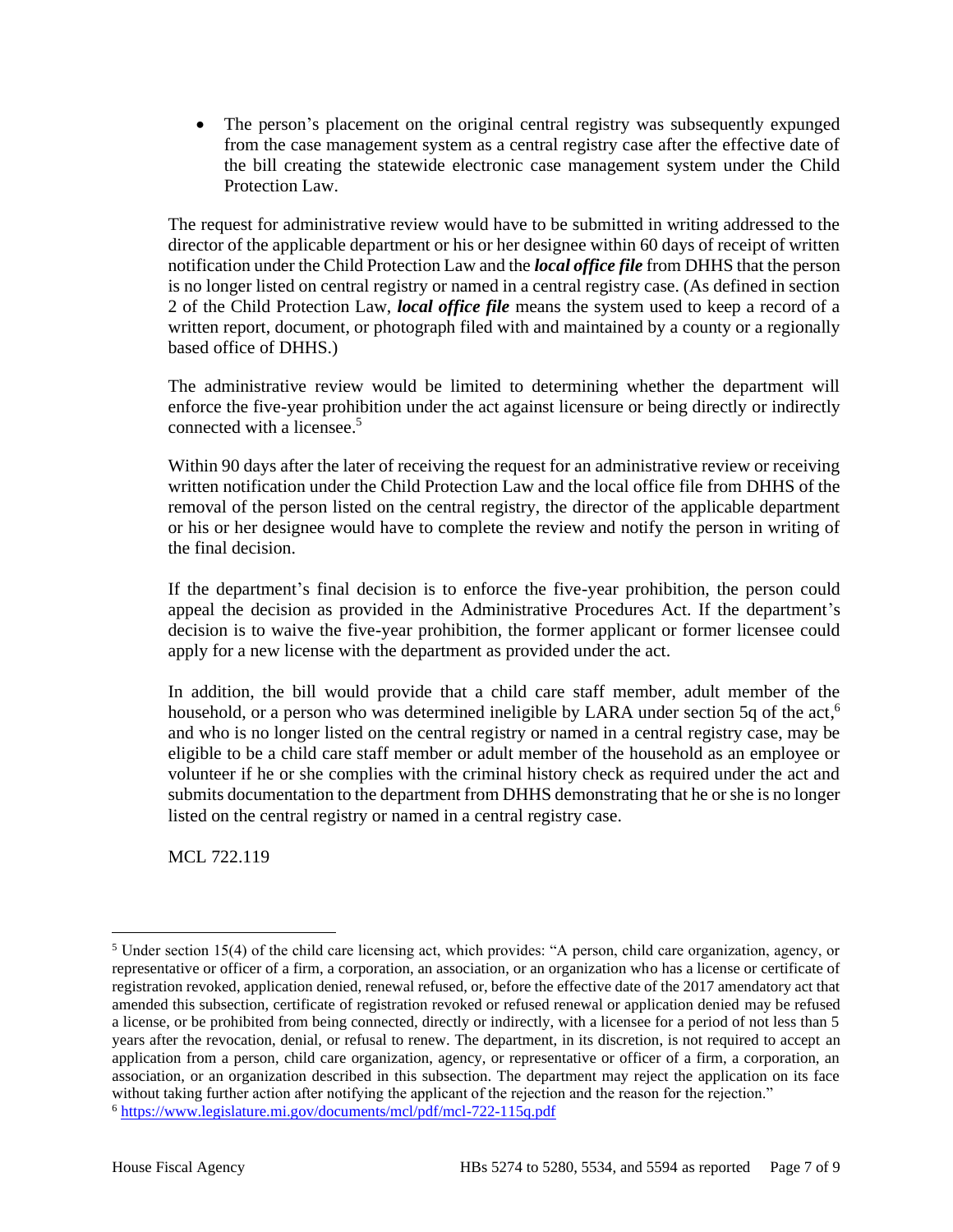**House Bill 5594** would amend the Child Protection Law to allow an individual listed on the central registry before the effective date of the bill to submit a request to DHHS for an administrative review for the expungement of his or her name from the statewide electronic case management system. Within 90 days after receiving the request, DHHS would have to complete the review and notify the individual, in writing, of the final decision to expunge him or her from the registry or to classify the individual's case as a confirmed case of any of the following and keep him or her on the central registry:

- Methamphetamine production.
- Serious abuse or serious neglect.
- Sexual abuse.
- Sexual exploitation.

If, after review, the final decision is to expunge the individual from the central registry, DHHS would have to forward its local office file to the director, or designee of the director, of the department responsible for licensure of that individual within 45 days of the decision.

Proposed MCL 722.627*l*

## **Enacting provisions**

Each bill would take effect 180 days after its enactment. However, a bill cannot take effect unless every other bill to which it is tie-barred is also enacted. The bills are subject to the following tie-bars:

- House Bills 5274 to 5278 are all tie-barred to each other, and House Bill 5275 is additionally tie-barred to House Bill 5534.
- House Bill 5279 is tie-barred to House Bill 5278.
- House Bill 5280 is tie-barred to House Bill 5274.
- House Bill 5534 is tie-barred to House Bills 5275 and 5594.
- House Bill 5594 is tie-barred to House Bills 5275 and 5534.

# **FISCAL IMPACT:**

**House Bill 5274** would increase expenditures for DHHS by a likely minimal amount. Any additional costs to DHHS would be dependent upon the one-time cost of the creation of an administrative process to determine the expunction or amendment of inaccurate reports or records for category I, II, or III violations that do not result in an individual being placed on the Child Abuse or Neglect Central Registry. Costs are likely minimal as DHHS has a current policy and administrative process for the amendment or expunction of an individual's name from the Child Abuse or Neglect Central Registry. The bill would not have a significant fiscal impact on local units of government.

**House Bill 5275** would increase expenditures for DHHS and would have no significant fiscal impact on local units of government. Any additional costs to DHHS would be dependent upon the cost of updates to the Automated Child Welfare Information System (MiSACWIS) or the Comprehensive Child Welfare Information System (CCWIS). Additional costs may also come from possible contract changes with the University of Michigan, which assists with expunging names of individuals who no longer meet criteria to be on the Child Abuse and Neglect Central Registry. MiSACWIS is in the process of being replaced by CCWIS via a phase-out approach. Use of either the MiSACWIS or CCWIS systems will be dependent on the system development process. According to the department, system updates, including any required expungement work and technical changes to the system of record, would cost approximately \$700,000.